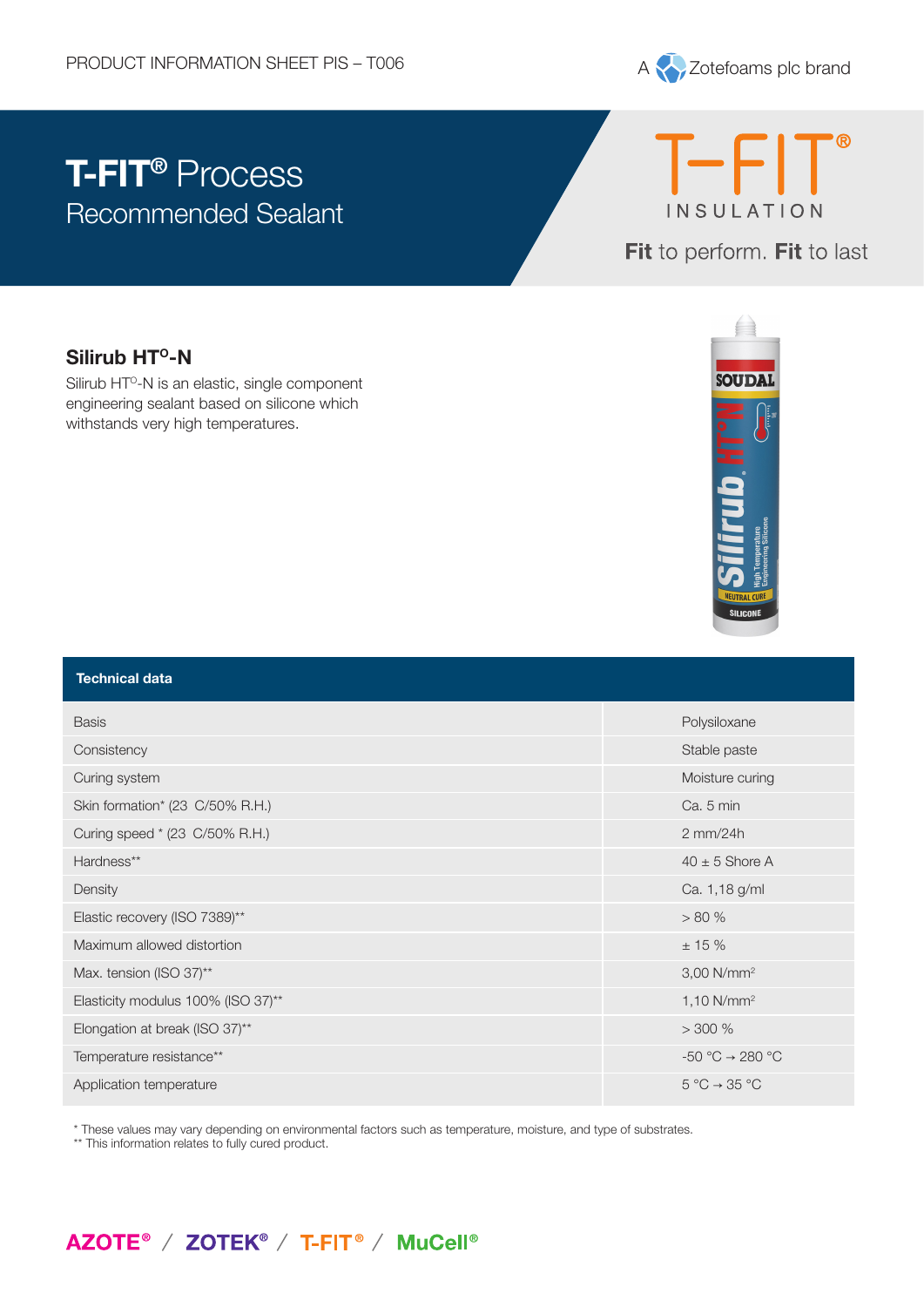#### **Properties**

- **•** Permanently elastic after curing
- Neutral curing, high modulus
- **•** High adhesion force
- Temperature resistance up to 280 °C

#### **Applications**

- **•** Sealing of heating installations
- **•** Sealing in pumps and engines
- **•** All sealing applications that require
- **•** high temperature resistance

#### **Packaging**

Colour: black, red. Packaging: 310 ml cartridge

#### **Shelf life**

12 months in unopened packaging in a cool and dry storage place at temperatures between  $+5$  °C and  $+25$  °C

#### **Substrates**

Substrates: all usual building substrates, all metals Nature: rigid, clean, dry, free of dust and grease. Surface preparation: Porous surfaces in water loaded applications should be primed with Primer 150. Prepare non-porous surfaces with a Soudal activator or cleaner (see Technical Data Sheet). There is no adhesion on PE, PP, PTFE (Teflon) and bituminous substrates. We recommend a preliminary adhesion and compatibility test on every surface.

#### **Joint dimensions**

Min. width for joints: 5 mm Max. width for joints: 30 mm Min. depth for joints: 5 mm Recommendation sealing jobs: joint width  $= 2x$  joint depth

#### **Application method**

Application method: With manual or pneumatic caulking gun. Cleaning: Clean with White Spirit or Soudal Surface Cleaner immediately after use (before curing). Finishing: With a soapy solution or Soudal Finishing Solution before skinning. Repair: With the same material.

#### **Health- and Safety Recommendations**

Take the usual labour hygiene into account. Consult label for more information.

#### **Remarks**

- **•** Do not use on natural stones like marble, granite,... (staining). Use Soudal Silirub MA or Silirub+ S8800 for this application.
- **•** Direct contact with the secondary sealing of insulating glass units (insulation) and the PVB-film of safety glass must be avoided.
- **•** When finished with a finishing solution or soapy solution, make sure that the surfaces are not touched by this solution. This will cause the sealant not to adhere to that surface. Therefore we recommend to only dip the finishing tool in this solution.
- **•** We strongly recommend not to apply the product in full sunlight as it will dry very fast.
- **•** Do not use in applications where continuous water immersion is possible.
- **•** When using different reactive joint sealants, the first joint sealant must be completely hardened before the next one is applied.

#### **Environmental clauses**

#### Leed regulation:

Silirub HT -N conforms to the requirements of LEED. Low –Emitting Materials: Adhesives and Sealants. SCAQMD rule 1168. Complies with USGBC LEED 2009 Credit 4.1: Low-Emitting Materials – Adhesives & Sealants concerning the VOC-content.

#### **Liability**

The content of this technical data sheet is the result of tests, monitoring and experience. It is general in nature and does not constitute any liability. It is the responsibility of the user to determine by his own tests whether the product is suitable for the application.